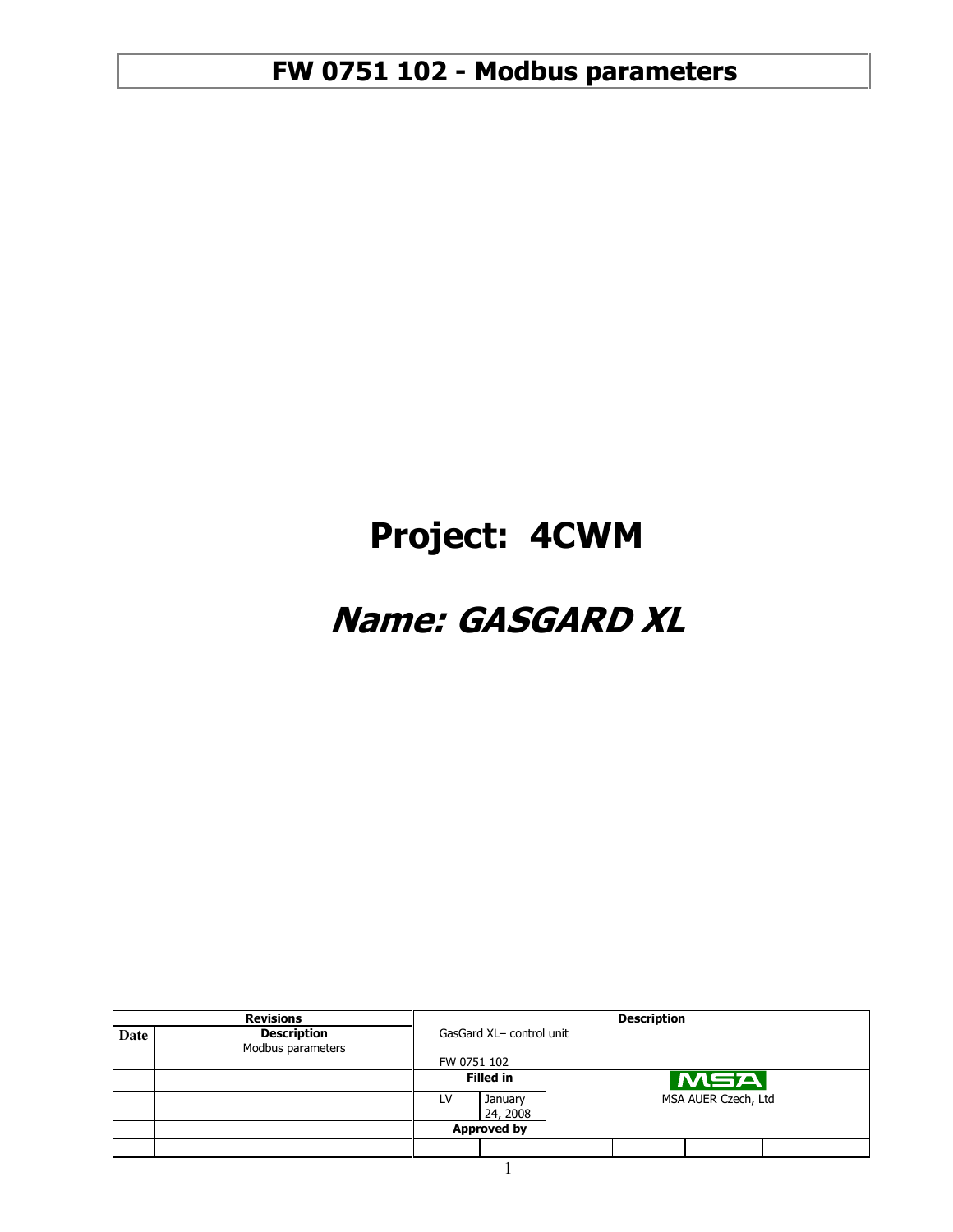#### **Contents :**

|      | <b>Revisions</b>                        |                          | <b>Description</b>  |                     |  |     |  |  |
|------|-----------------------------------------|--------------------------|---------------------|---------------------|--|-----|--|--|
| Date | <b>Description</b><br>Modbus parameters | GasGard XL- control unit |                     |                     |  |     |  |  |
|      |                                         |                          | FW 0751 102         |                     |  |     |  |  |
|      |                                         |                          | <b>Filled in</b>    |                     |  | MSA |  |  |
|      |                                         | LV                       | January<br>24, 2008 | MSA AUER Czech, Ltd |  |     |  |  |
|      |                                         |                          | <b>Approved by</b>  |                     |  |     |  |  |
|      |                                         |                          |                     |                     |  |     |  |  |
|      |                                         |                          |                     |                     |  |     |  |  |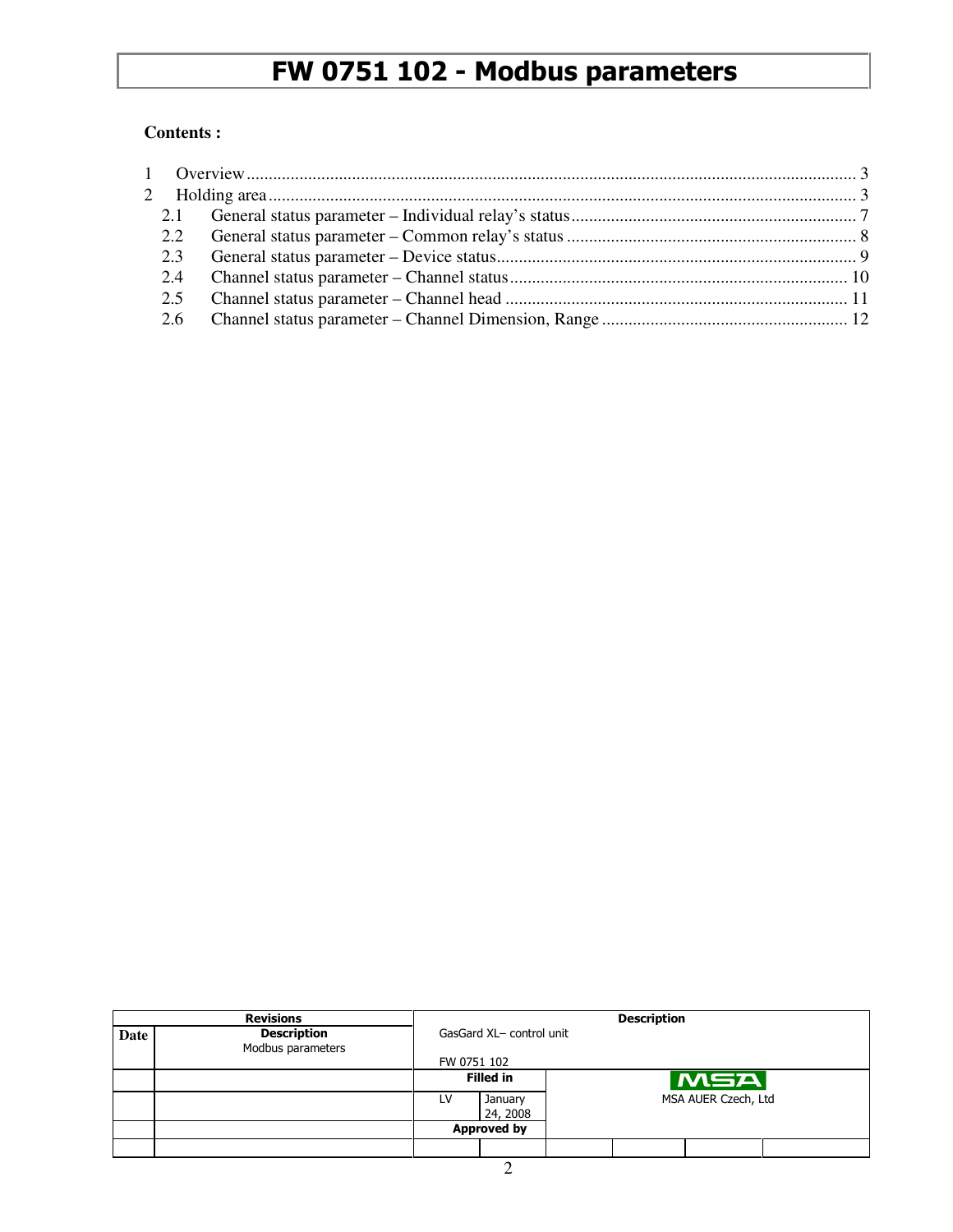#### **1 Overview**

This document describe Modbus parameters implemented in the GasGard XL.

#### **2 Holding area**

#### **Base = 40010 + (Measuring point - 1) \* 10**

|             | <b>Modbus - Holding area</b>       |  |  |  |  |  |
|-------------|------------------------------------|--|--|--|--|--|
| <b>Indx</b> | <b>Meaning</b>                     |  |  |  |  |  |
|             |                                    |  |  |  |  |  |
|             | general                            |  |  |  |  |  |
| 40001       | Relay command: relay board 1 and 2 |  |  |  |  |  |
| 40002       | Relay command: common relays       |  |  |  |  |  |
| 40003       | <b>Device status</b>               |  |  |  |  |  |
| 40004       | reserve                            |  |  |  |  |  |
| 40005       | reserve                            |  |  |  |  |  |
| 40006       | reserve                            |  |  |  |  |  |
| 40007       | reserve                            |  |  |  |  |  |
| 40008       | reserve                            |  |  |  |  |  |
| 40009       | reserve                            |  |  |  |  |  |

|       | channel 1                                   |
|-------|---------------------------------------------|
| 40010 | Measuring value                             |
| 40011 | <b>Status</b>                               |
| 40012 | Head                                        |
| 40013 | Dimension(H-byte) + Measuring range(L-byte) |
| 40014 | Alarm 1 level                               |
| 40015 | Alarm 2 level                               |
| 40016 | STEL value                                  |
| 40017 | STEL alarm level                            |
| 40018 | <b>TWA value</b>                            |
| 40019 | <b>TWA alarm level</b>                      |

|                                                  | <b>Revisions</b>                        |                          | <b>Description</b> |  |  |     |  |  |
|--------------------------------------------------|-----------------------------------------|--------------------------|--------------------|--|--|-----|--|--|
| Date                                             | <b>Description</b><br>Modbus parameters | GasGard XL- control unit |                    |  |  |     |  |  |
|                                                  |                                         |                          | FW 0751 102        |  |  |     |  |  |
|                                                  |                                         |                          | <b>Filled in</b>   |  |  | MSA |  |  |
| MSA AUER Czech, Ltd<br>LV<br>January<br>24, 2008 |                                         |                          |                    |  |  |     |  |  |
|                                                  |                                         |                          | <b>Approved by</b> |  |  |     |  |  |
|                                                  |                                         |                          |                    |  |  |     |  |  |
|                                                  |                                         |                          |                    |  |  |     |  |  |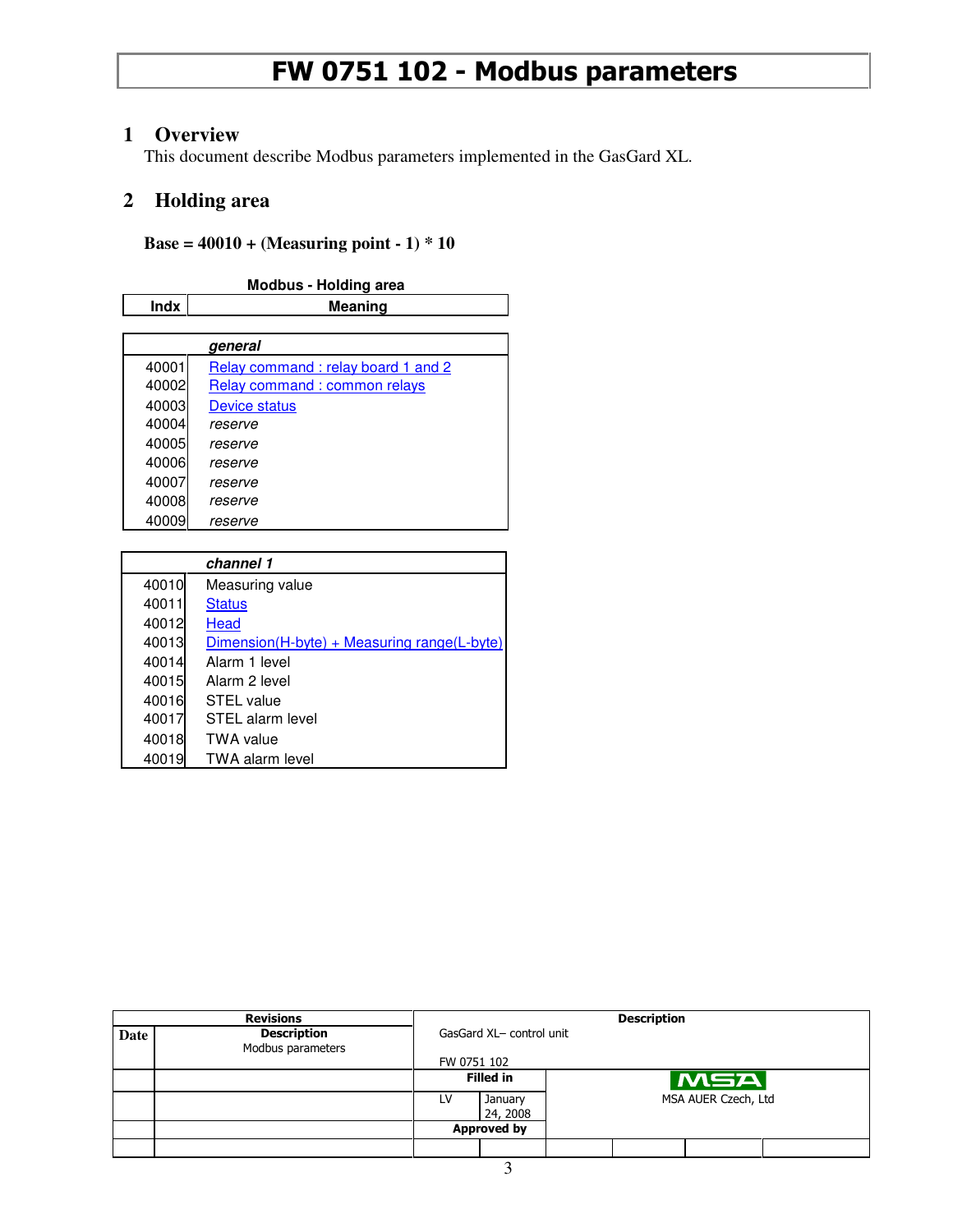|       | channel 2                                   |
|-------|---------------------------------------------|
| 40020 | Measuring value                             |
| 40021 | <b>Status</b>                               |
| 40022 | Head                                        |
| 40023 | Dimension(H-byte) + Measuring range(L-byte) |
| 40024 | Alarm 1 level                               |
| 40025 | Alarm 2 level                               |
| 40026 | STEL value                                  |
| 40027 | STEL alarm level                            |
| 40028 | <b>TWA value</b>                            |
| 40029 | <b>TWA alarm level</b>                      |

|       | channel 3                                   |
|-------|---------------------------------------------|
| 40030 | Measuring value                             |
| 40031 | <b>Status</b>                               |
| 40032 | Head                                        |
| 40033 | Dimension(H-byte) + Measuring range(L-byte) |
| 40034 | Alarm 1 level                               |
| 40035 | Alarm 2 level                               |
| 40036 | STEL value                                  |
| 40037 | STEL alarm level                            |
| 40038 | <b>TWA value</b>                            |
| 40039 | <b>TWA alarm level</b>                      |

|       | channel 4                                     |
|-------|-----------------------------------------------|
| 40040 | Measuring value                               |
| 40041 | <b>Status</b>                                 |
| 40042 | Head                                          |
| 40043 | $Dimension(H-bvte) + Measuring range(L-bvte)$ |
| 40044 | Alarm 1 level                                 |
| 40045 | Alarm 2 level                                 |
| 40046 | STEL value                                    |
| 40047 | STEL alarm level                              |
| 40048 | <b>TWA value</b>                              |
| 40049 | <b>TWA alarm level</b>                        |

|      | <b>Revisions</b>                        |                          |                     |                     | <b>Description</b> |     |  |  |
|------|-----------------------------------------|--------------------------|---------------------|---------------------|--------------------|-----|--|--|
| Date | <b>Description</b><br>Modbus parameters | GasGard XL- control unit |                     |                     |                    |     |  |  |
|      |                                         |                          | FW 0751 102         |                     |                    |     |  |  |
|      |                                         |                          | <b>Filled in</b>    |                     |                    | MSA |  |  |
|      |                                         | LV                       | January<br>24, 2008 | MSA AUER Czech, Ltd |                    |     |  |  |
|      |                                         |                          | <b>Approved by</b>  |                     |                    |     |  |  |
|      |                                         |                          |                     |                     |                    |     |  |  |
|      |                                         |                          |                     |                     |                    |     |  |  |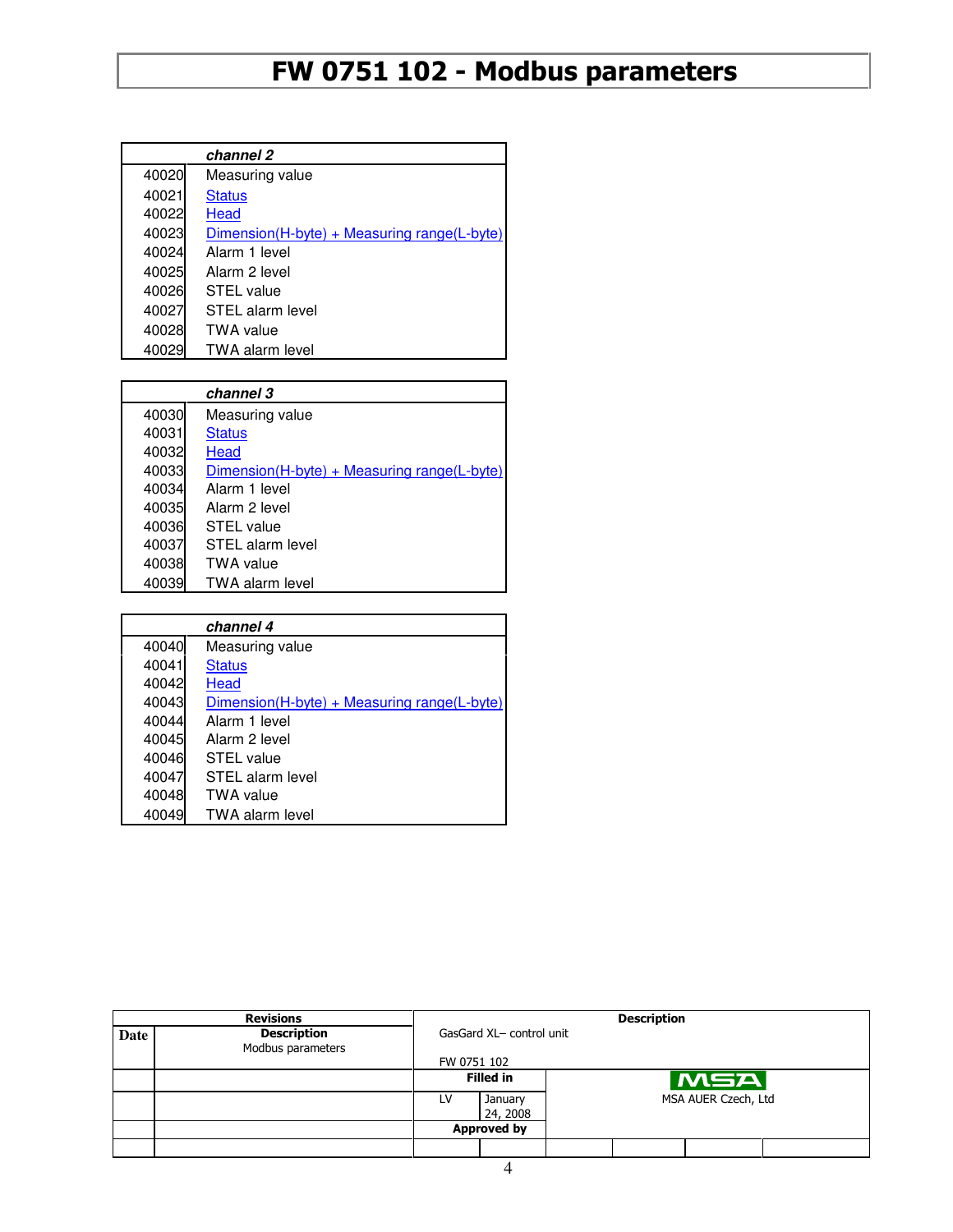|       | channel 5                                   |
|-------|---------------------------------------------|
| 40050 | Measuring value                             |
| 40051 | <b>Status</b>                               |
| 40052 | Head                                        |
| 40053 | Dimension(H-byte) + Measuring range(L-byte) |
| 40054 | Alarm 1 level                               |
| 40055 | Alarm 2 level                               |
| 40056 | <b>STEL</b> value                           |
| 40057 | STEL alarm level                            |
| 40058 | <b>TWA</b> value                            |
| 40059 | <b>TWA alarm level</b>                      |

|       | channel 6                                     |
|-------|-----------------------------------------------|
| 40060 | Measuring value                               |
| 40061 | <b>Status</b>                                 |
| 40062 | Head                                          |
| 40063 | $Dimension(H-byte) + Measuring range(L-byte)$ |
| 40064 | Alarm 1 level                                 |
| 40065 | Alarm 2 level                                 |
| 40066 | <b>STEL</b> value                             |
| 40067 | STEL alarm level                              |
| 40068 | <b>TWA</b> value                              |
| 40069 | <b>TWA alarm level</b>                        |

|       | channel 7                                   |
|-------|---------------------------------------------|
| 40070 | Measuring value                             |
| 40071 | <b>Status</b>                               |
| 40072 | Head                                        |
| 40073 | Dimension(H-byte) + Measuring range(L-byte) |
| 40074 | Alarm 1 level                               |
| 40075 | Alarm 2 level                               |
| 40076 | <b>STEL</b> value                           |
| 40077 | STEL alarm level                            |
| 40078 | <b>TWA value</b>                            |
| 40079 | <b>TWA alarm level</b>                      |

|      | <b>Revisions</b>                        |                    | <b>Description</b>       |  |                     |     |  |  |
|------|-----------------------------------------|--------------------|--------------------------|--|---------------------|-----|--|--|
| Date | <b>Description</b><br>Modbus parameters |                    | GasGard XL- control unit |  |                     |     |  |  |
|      |                                         |                    | FW 0751 102              |  |                     |     |  |  |
|      |                                         |                    | <b>Filled in</b>         |  |                     | MSA |  |  |
|      |                                         | LV                 | January<br>24, 2008      |  | MSA AUER Czech, Ltd |     |  |  |
|      |                                         | <b>Approved by</b> |                          |  |                     |     |  |  |
|      |                                         |                    |                          |  |                     |     |  |  |
|      |                                         |                    |                          |  |                     |     |  |  |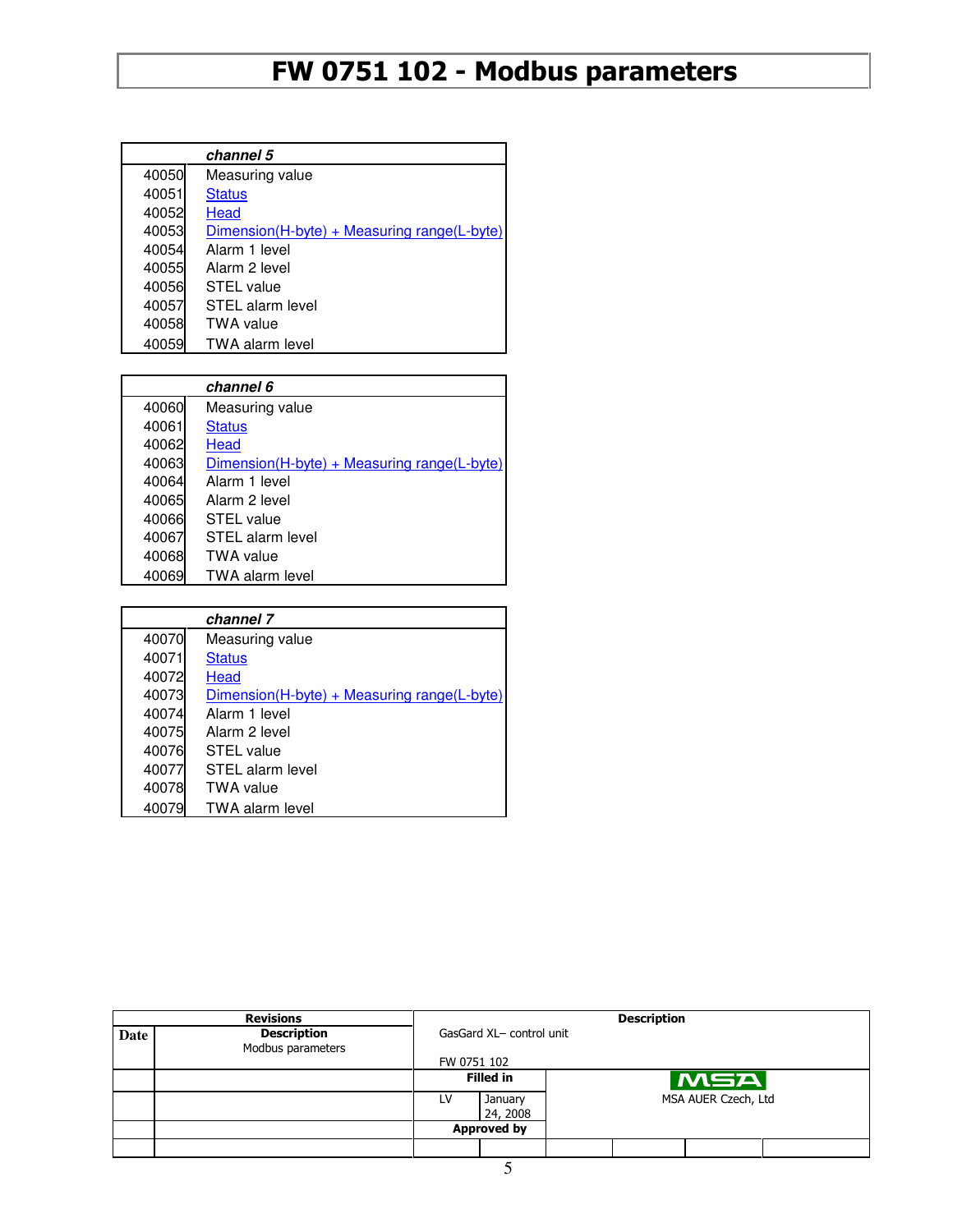|       | channel 8                                     |
|-------|-----------------------------------------------|
| 40080 | Measuring value                               |
| 40081 | <b>Status</b>                                 |
| 40082 | Head                                          |
| 40083 | $Dimension(H-bvte) + Measuring range(L-bvte)$ |
| 40084 | Alarm 1 level                                 |
| 40085 | Alarm 2 level                                 |
| 40086 | STEL value                                    |
| 40087 | STEL alarm level                              |
| 40088 | TWA value                                     |
| 40089 | <b>TWA alarm level</b>                        |

|      | <b>Revisions</b>                        |                    | <b>Description</b>       |                     |  |                  |  |  |  |
|------|-----------------------------------------|--------------------|--------------------------|---------------------|--|------------------|--|--|--|
| Date | <b>Description</b><br>Modbus parameters |                    | GasGard XL- control unit |                     |  |                  |  |  |  |
|      |                                         |                    | FW 0751 102              |                     |  |                  |  |  |  |
|      |                                         |                    | <b>Filled in</b>         |                     |  | $ \mathbf{MSA} $ |  |  |  |
|      |                                         | LV                 | January<br>24, 2008      | MSA AUER Czech, Ltd |  |                  |  |  |  |
|      |                                         | <b>Approved by</b> |                          |                     |  |                  |  |  |  |
|      |                                         |                    |                          |                     |  |                  |  |  |  |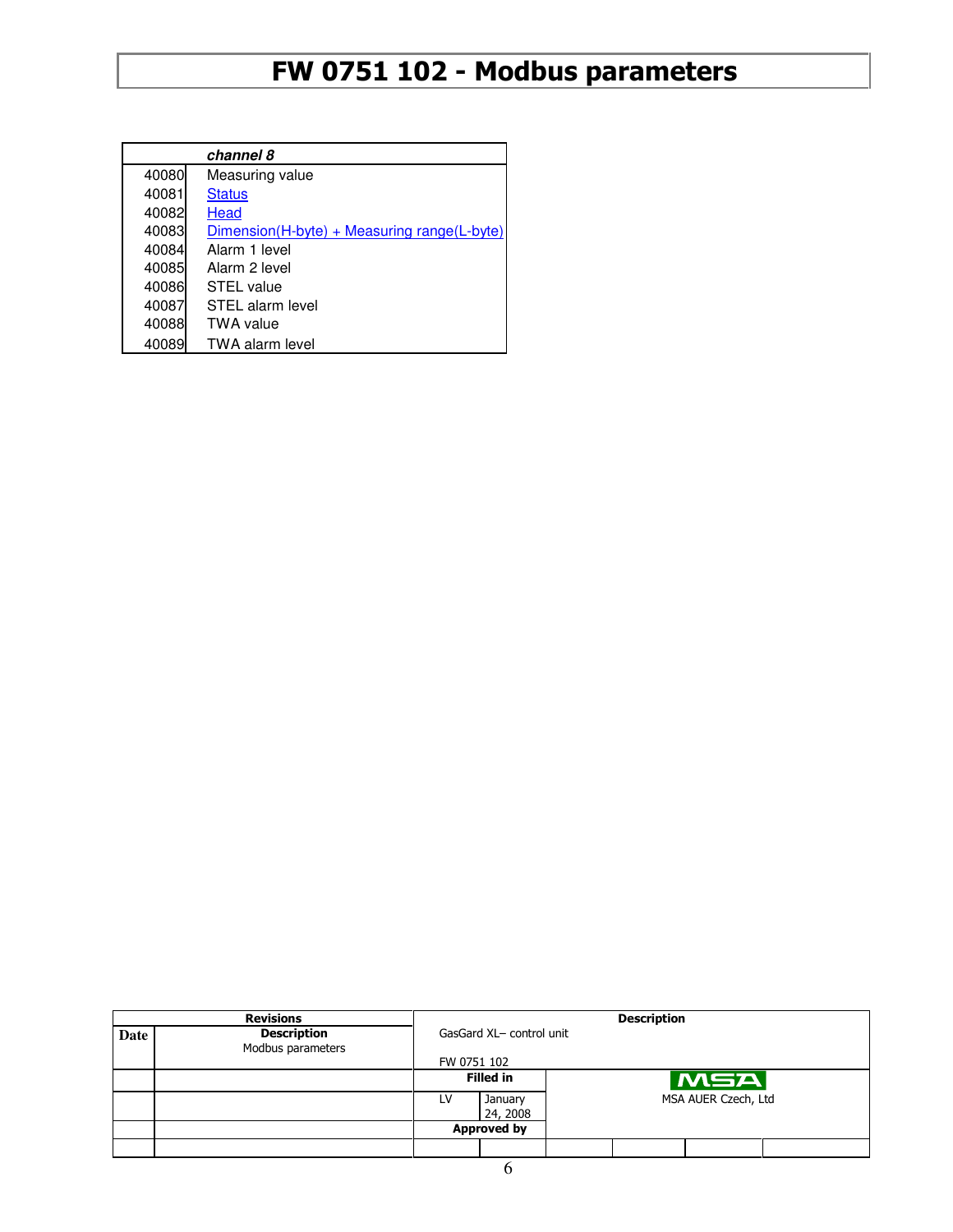| <b>Relay command : relay's boards</b> |                |               |                          |  |  |  |  |
|---------------------------------------|----------------|---------------|--------------------------|--|--|--|--|
| <b>Bit</b>                            | Value          |               | Meaning                  |  |  |  |  |
| 0                                     | 0              |               | relay 1 is not energized |  |  |  |  |
|                                       | 1              |               | relay 1 is energized     |  |  |  |  |
| 1                                     | 0              |               | relay 2 is not energized |  |  |  |  |
|                                       | 1              |               | relay 2 is energized     |  |  |  |  |
| 2                                     | $\overline{0}$ |               | relay 3 is not energized |  |  |  |  |
|                                       | 1              |               | relay 3 is energized     |  |  |  |  |
| 3                                     | 0              |               | relay 4 is not energized |  |  |  |  |
|                                       | 1              |               | relay 4 is energized     |  |  |  |  |
| 4                                     | 0              | elay board    | relay 5 is not energized |  |  |  |  |
|                                       | 1              |               | relay 5 is energized     |  |  |  |  |
| 5                                     | 0              |               | relay 6 is not energized |  |  |  |  |
|                                       | 1              |               | relay 6 is energized     |  |  |  |  |
| 6                                     | 0              |               | relay 7 is not energized |  |  |  |  |
|                                       | 1              |               | relay 7 is energized     |  |  |  |  |
| 7                                     | $\overline{0}$ |               | relay 8 is not energized |  |  |  |  |
|                                       | 1              |               | relay 8 is energized     |  |  |  |  |
| 8                                     | 0              |               | relay 1 is not energized |  |  |  |  |
|                                       | 1              |               | relay 1 is energized     |  |  |  |  |
| 9                                     | 0              |               | relay 2 is not energized |  |  |  |  |
|                                       | 1              |               | relay 2 is energized     |  |  |  |  |
| 10                                    | 0              |               | relay 3 is not energized |  |  |  |  |
|                                       | 1              |               | relay 3 is energized     |  |  |  |  |
| 11                                    | 0              | relay board 2 | relay 4 is not energized |  |  |  |  |
|                                       | 1              |               | relay 4 is energized     |  |  |  |  |
| 12                                    | 0              |               | relay 5 is not energized |  |  |  |  |
|                                       | 1              |               | relay 5 is energized     |  |  |  |  |
| 13                                    | 0              |               | relay 6 is not energized |  |  |  |  |
|                                       | 1              |               | relay 6 is energized     |  |  |  |  |
| 14                                    | 0              |               | relay 7 is not energized |  |  |  |  |
|                                       | 1              |               | relay 7 is energized     |  |  |  |  |
| 15                                    | 0              |               | relay 8 is not energized |  |  |  |  |
|                                       | 1              |               | relay 8 is energized     |  |  |  |  |

#### **2.1 General status parameter – Individual relay's status**

|      | <b>Revisions</b>                        | <b>Description</b>       |                     |  |                     |     |  |  |
|------|-----------------------------------------|--------------------------|---------------------|--|---------------------|-----|--|--|
| Date | <b>Description</b><br>Modbus parameters | GasGard XL- control unit |                     |  |                     |     |  |  |
|      |                                         | FW 0751 102              |                     |  |                     |     |  |  |
|      |                                         |                          | <b>Filled in</b>    |  |                     | MSA |  |  |
|      |                                         | LV                       | January<br>24, 2008 |  | MSA AUER Czech, Ltd |     |  |  |
|      |                                         | <b>Approved by</b>       |                     |  |                     |     |  |  |
|      |                                         |                          |                     |  |                     |     |  |  |
|      |                                         |                          |                     |  |                     |     |  |  |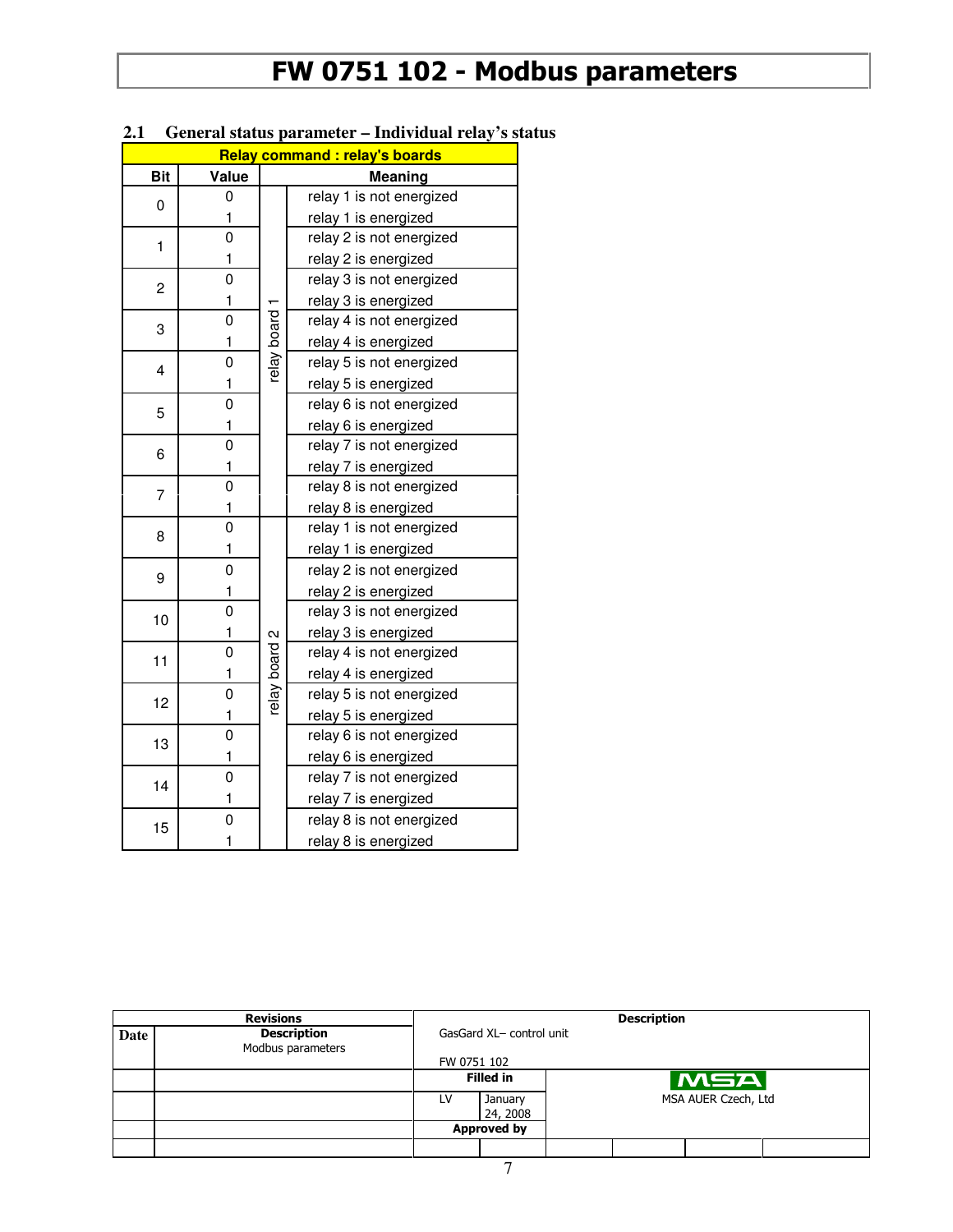|            |                | <b>Relay command: common relays</b> |
|------------|----------------|-------------------------------------|
| <b>Bit</b> | Value          | Meaning                             |
| 0          | 0              | relay Alarm 2 is not energized      |
|            | 1              | relay Alarm 2 is energized          |
| 1          | $\overline{0}$ | relay Alarm 1 is not energized      |
|            | 1              | relay Alarm 1 is energized          |
| 2          | 0              | relay Horn 1 is not energized       |
|            | 1              | relay Horn 1 is energized           |
| 3          | 0              | relay Horn 2 is not energized       |
|            | 1              | relay Horn 2 is energized           |
| 4          | 0              | relay Fault is not energized        |
|            | 1              | relay Fault is energized            |
| 5          | 0              | reserve                             |
|            | 1              | reserve                             |
| 6          | $\overline{0}$ | reserve                             |
|            | 1              | reserve                             |
| 7          | $\overline{0}$ | reserve                             |
|            | 1              | reserve                             |
| 8          | $\overline{0}$ | reserve                             |
|            | 1              | reserve                             |
| 9          | 0              | reserve                             |
|            | 1              | reserve                             |
| 10         | $\overline{0}$ | reserve                             |
|            | 1              | reserve                             |
| 11         | $\mathbf 0$    | reserve                             |
|            | 1              | reserve                             |
| 12         | $\overline{0}$ | reserve                             |
|            | 1              | reserve                             |
| 13         | 0              | reserve                             |
|            | 1              | reserve                             |
| 14         | 0              | reserve                             |
|            | 1              | reserve                             |
| 15         | 0              | reserve                             |
|            | 1              | reserve                             |

#### **2.2 General status parameter – Common relay's status**

|      | <b>Revisions</b>                        | <b>Description</b>       |                     |                     |  |     |  |  |
|------|-----------------------------------------|--------------------------|---------------------|---------------------|--|-----|--|--|
| Date | <b>Description</b><br>Modbus parameters | GasGard XL- control unit |                     |                     |  |     |  |  |
|      |                                         | FW 0751 102              |                     |                     |  |     |  |  |
|      |                                         |                          | <b>Filled in</b>    |                     |  | MSA |  |  |
|      |                                         | LV                       | January<br>24, 2008 | MSA AUER Czech, Ltd |  |     |  |  |
|      |                                         | <b>Approved by</b>       |                     |                     |  |     |  |  |
|      |                                         |                          |                     |                     |  |     |  |  |
|      | Ω                                       |                          |                     |                     |  |     |  |  |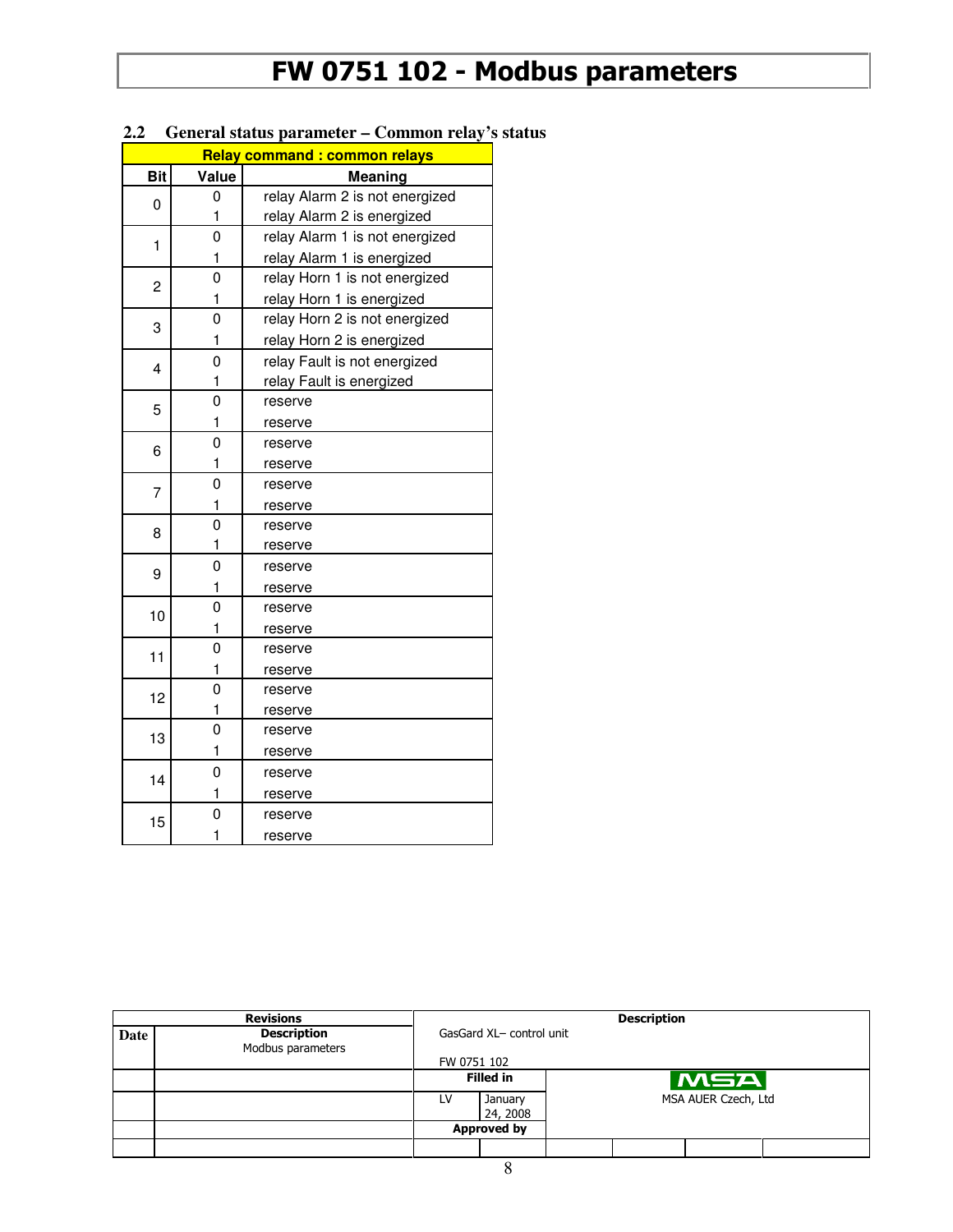|                |             | <b>Device status</b>                                    |
|----------------|-------------|---------------------------------------------------------|
| <b>Bit</b>     | Value       | <b>Meaning</b>                                          |
| 0              | 0           | <b>Battery Ok</b>                                       |
|                | 1           | <b>Battery Fault</b>                                    |
| 1              | 0           | <b>Battery Full</b>                                     |
|                | 1           | <b>Battery Empty</b>                                    |
| $\overline{2}$ | $\mathbf 0$ | Main power Ok                                           |
|                | 1           | Main power Off                                          |
| 3              | 0           | Relay board 1 is not activated                          |
|                | 1           | Relay board 1 is activated                              |
| 4              | 0           | Relay board 2 is not activated                          |
|                | 1           | Relay board 2 is activated                              |
| 5              | 0           | Relay board 1 fault is not set                          |
|                | 1           | Relay board 1 fault is set                              |
| 6              | 0           | Relay board 2 fault is not set                          |
|                | 1           | Relay board 2 fault is set                              |
| $\overline{7}$ | 0           | Main board common relays fault is not set               |
|                | 1           | Main board common relays fault is set                   |
| 8              | 0           | Main board system fault is not set                      |
|                | 1           | Main board system fault is set                          |
| 9              | $\mathbf 0$ | Main board RTC fault is not set                         |
|                | 1           | Main board RTC fault is set                             |
| 10             | 0           | Display board system fault is not set                   |
|                | 1           | Display board system fault is set                       |
| 11             | 0           | Communication Main board-Display board fault is not set |
|                | 1           | Communication Main board-Display board fault is set     |
| 12             | 0           | reserve                                                 |
|                | 1           | reserve                                                 |
| 13             | $\mathbf 0$ | reserve                                                 |
|                | 1           | reserve                                                 |
| 14             | 0           | reserve                                                 |
|                | 1           | reserve                                                 |
| 15             | 0           | reserve                                                 |
|                | 1           | reserve                                                 |

#### **2.3 General status parameter – Device status**

|      | <b>Revisions</b>                        | <b>Description</b>       |                     |                     |  |     |  |  |
|------|-----------------------------------------|--------------------------|---------------------|---------------------|--|-----|--|--|
| Date | <b>Description</b><br>Modbus parameters | GasGard XL- control unit |                     |                     |  |     |  |  |
|      |                                         | FW 0751 102              |                     |                     |  |     |  |  |
|      |                                         |                          | <b>Filled in</b>    |                     |  | MSA |  |  |
|      |                                         | LV                       | January<br>24, 2008 | MSA AUER Czech, Ltd |  |     |  |  |
|      |                                         | <b>Approved by</b>       |                     |                     |  |     |  |  |
|      |                                         |                          |                     |                     |  |     |  |  |
|      |                                         |                          |                     |                     |  |     |  |  |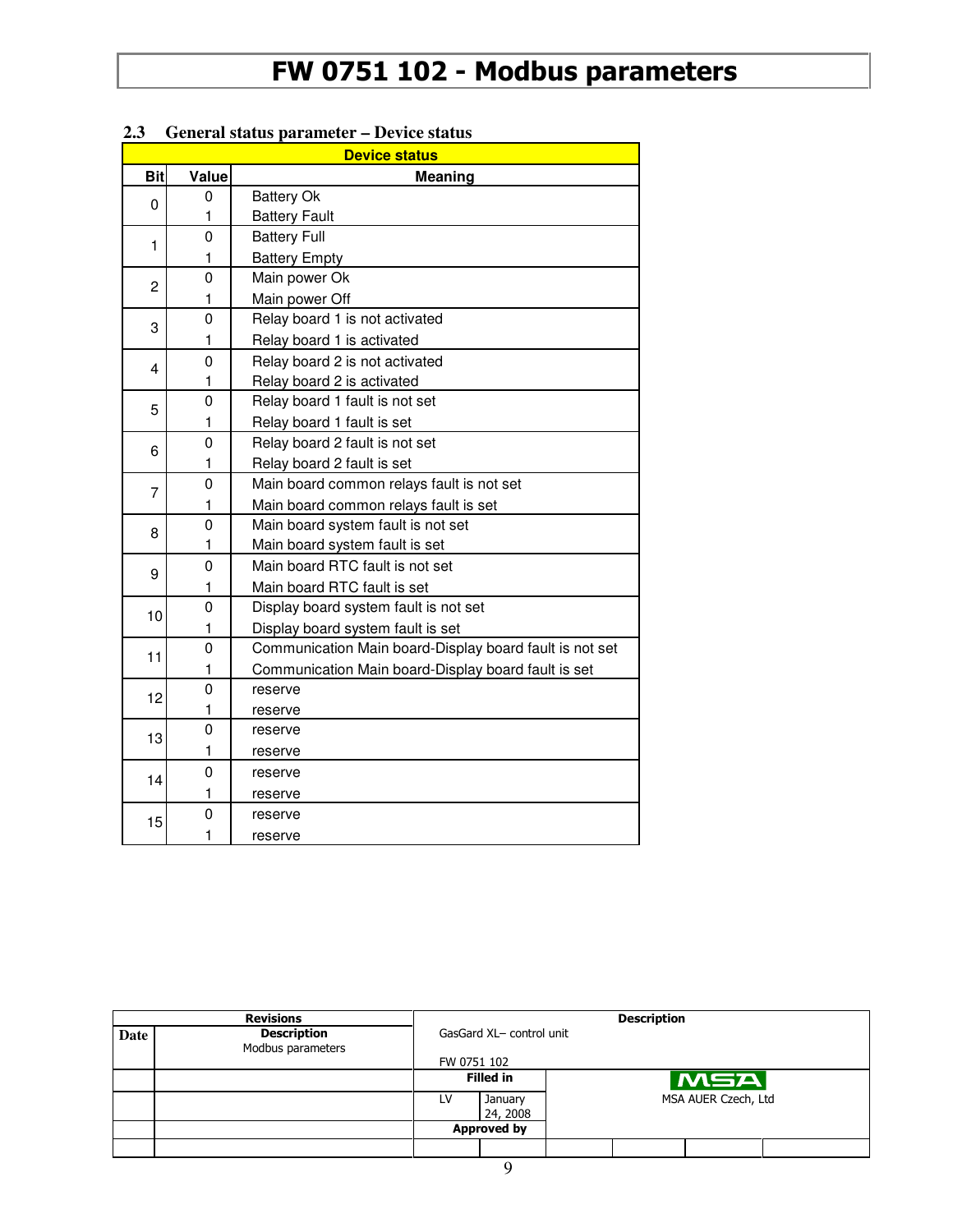| <b>Bit</b><br>Value<br><b>Meaning</b><br>1. alarm not set<br>0<br>0<br>1<br>1. alarm set<br>0<br>2. alarm not set<br>1<br>1<br>2. alarm set<br>0<br>STEL alarm not set<br>2<br>1<br>STEL alarm set<br>TWA alarm not set<br>0<br>3<br>1<br>TWA alarm set<br>channel is not under service mode<br>0<br>4<br>channel is under service mode<br>1<br>0<br>global fault not set<br>5<br>1<br>global fault set<br>0<br>channel is not inhibited<br>6<br>channel is inhibited<br>1<br>$\overline{0}$<br>non ATEX version<br>$\overline{7}$<br>1<br><b>ATEX version</b><br>channel is not activated<br>0<br>8<br>1<br>channel is activated<br>0<br>reserve<br>9<br>1<br>reserve<br>0<br>reserve<br>10<br>1<br>reserve<br>0<br>reserve<br>11<br>1<br>reserve<br>0<br>reserve<br>12<br>1<br>reserve<br>0<br>reserve<br>13<br>1<br>reserve<br>0<br>reserve<br>14<br>1<br>reserve<br>0<br>reserve<br>15<br>1<br>reserve |  | <b>Channel Status</b> |
|------------------------------------------------------------------------------------------------------------------------------------------------------------------------------------------------------------------------------------------------------------------------------------------------------------------------------------------------------------------------------------------------------------------------------------------------------------------------------------------------------------------------------------------------------------------------------------------------------------------------------------------------------------------------------------------------------------------------------------------------------------------------------------------------------------------------------------------------------------------------------------------------------------|--|-----------------------|
|                                                                                                                                                                                                                                                                                                                                                                                                                                                                                                                                                                                                                                                                                                                                                                                                                                                                                                            |  |                       |
|                                                                                                                                                                                                                                                                                                                                                                                                                                                                                                                                                                                                                                                                                                                                                                                                                                                                                                            |  |                       |
|                                                                                                                                                                                                                                                                                                                                                                                                                                                                                                                                                                                                                                                                                                                                                                                                                                                                                                            |  |                       |
|                                                                                                                                                                                                                                                                                                                                                                                                                                                                                                                                                                                                                                                                                                                                                                                                                                                                                                            |  |                       |
|                                                                                                                                                                                                                                                                                                                                                                                                                                                                                                                                                                                                                                                                                                                                                                                                                                                                                                            |  |                       |
|                                                                                                                                                                                                                                                                                                                                                                                                                                                                                                                                                                                                                                                                                                                                                                                                                                                                                                            |  |                       |
|                                                                                                                                                                                                                                                                                                                                                                                                                                                                                                                                                                                                                                                                                                                                                                                                                                                                                                            |  |                       |
|                                                                                                                                                                                                                                                                                                                                                                                                                                                                                                                                                                                                                                                                                                                                                                                                                                                                                                            |  |                       |
|                                                                                                                                                                                                                                                                                                                                                                                                                                                                                                                                                                                                                                                                                                                                                                                                                                                                                                            |  |                       |
|                                                                                                                                                                                                                                                                                                                                                                                                                                                                                                                                                                                                                                                                                                                                                                                                                                                                                                            |  |                       |
|                                                                                                                                                                                                                                                                                                                                                                                                                                                                                                                                                                                                                                                                                                                                                                                                                                                                                                            |  |                       |
|                                                                                                                                                                                                                                                                                                                                                                                                                                                                                                                                                                                                                                                                                                                                                                                                                                                                                                            |  |                       |
|                                                                                                                                                                                                                                                                                                                                                                                                                                                                                                                                                                                                                                                                                                                                                                                                                                                                                                            |  |                       |
|                                                                                                                                                                                                                                                                                                                                                                                                                                                                                                                                                                                                                                                                                                                                                                                                                                                                                                            |  |                       |
|                                                                                                                                                                                                                                                                                                                                                                                                                                                                                                                                                                                                                                                                                                                                                                                                                                                                                                            |  |                       |
|                                                                                                                                                                                                                                                                                                                                                                                                                                                                                                                                                                                                                                                                                                                                                                                                                                                                                                            |  |                       |
|                                                                                                                                                                                                                                                                                                                                                                                                                                                                                                                                                                                                                                                                                                                                                                                                                                                                                                            |  |                       |
|                                                                                                                                                                                                                                                                                                                                                                                                                                                                                                                                                                                                                                                                                                                                                                                                                                                                                                            |  |                       |
|                                                                                                                                                                                                                                                                                                                                                                                                                                                                                                                                                                                                                                                                                                                                                                                                                                                                                                            |  |                       |
|                                                                                                                                                                                                                                                                                                                                                                                                                                                                                                                                                                                                                                                                                                                                                                                                                                                                                                            |  |                       |
|                                                                                                                                                                                                                                                                                                                                                                                                                                                                                                                                                                                                                                                                                                                                                                                                                                                                                                            |  |                       |
|                                                                                                                                                                                                                                                                                                                                                                                                                                                                                                                                                                                                                                                                                                                                                                                                                                                                                                            |  |                       |
|                                                                                                                                                                                                                                                                                                                                                                                                                                                                                                                                                                                                                                                                                                                                                                                                                                                                                                            |  |                       |
|                                                                                                                                                                                                                                                                                                                                                                                                                                                                                                                                                                                                                                                                                                                                                                                                                                                                                                            |  |                       |
|                                                                                                                                                                                                                                                                                                                                                                                                                                                                                                                                                                                                                                                                                                                                                                                                                                                                                                            |  |                       |
|                                                                                                                                                                                                                                                                                                                                                                                                                                                                                                                                                                                                                                                                                                                                                                                                                                                                                                            |  |                       |
|                                                                                                                                                                                                                                                                                                                                                                                                                                                                                                                                                                                                                                                                                                                                                                                                                                                                                                            |  |                       |
|                                                                                                                                                                                                                                                                                                                                                                                                                                                                                                                                                                                                                                                                                                                                                                                                                                                                                                            |  |                       |
|                                                                                                                                                                                                                                                                                                                                                                                                                                                                                                                                                                                                                                                                                                                                                                                                                                                                                                            |  |                       |
|                                                                                                                                                                                                                                                                                                                                                                                                                                                                                                                                                                                                                                                                                                                                                                                                                                                                                                            |  |                       |
|                                                                                                                                                                                                                                                                                                                                                                                                                                                                                                                                                                                                                                                                                                                                                                                                                                                                                                            |  |                       |
|                                                                                                                                                                                                                                                                                                                                                                                                                                                                                                                                                                                                                                                                                                                                                                                                                                                                                                            |  |                       |
|                                                                                                                                                                                                                                                                                                                                                                                                                                                                                                                                                                                                                                                                                                                                                                                                                                                                                                            |  |                       |

#### **2.4 Channel status parameter – Channel status**

|      | <b>Revisions</b>                        | <b>Description</b>       |                     |  |                     |     |  |  |
|------|-----------------------------------------|--------------------------|---------------------|--|---------------------|-----|--|--|
| Date | <b>Description</b><br>Modbus parameters | GasGard XL- control unit |                     |  |                     |     |  |  |
|      |                                         | FW 0751 102              |                     |  |                     |     |  |  |
|      |                                         |                          | <b>Filled in</b>    |  |                     | MSA |  |  |
|      |                                         | LV                       | January<br>24, 2008 |  | MSA AUER Czech, Ltd |     |  |  |
|      |                                         |                          | <b>Approved by</b>  |  |                     |     |  |  |
|      |                                         |                          |                     |  |                     |     |  |  |
|      |                                         |                          | 10                  |  |                     |     |  |  |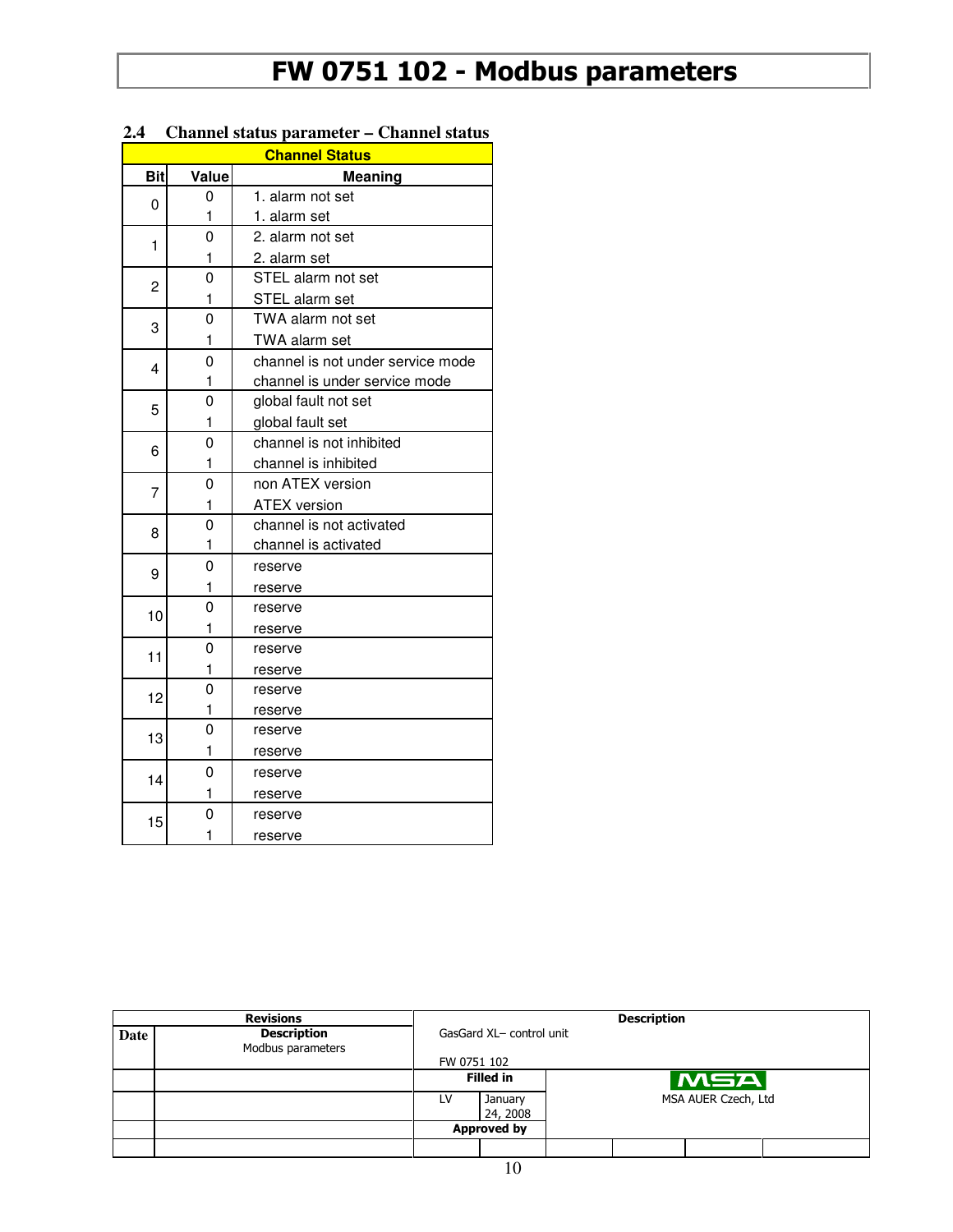| <b>Head</b> |                                                                                                                                                       |         |                                                                                                                                                                                                                                    |  |  |  |
|-------------|-------------------------------------------------------------------------------------------------------------------------------------------------------|---------|------------------------------------------------------------------------------------------------------------------------------------------------------------------------------------------------------------------------------------|--|--|--|
| <b>Byte</b> | Value                                                                                                                                                 |         | <b>Meaning</b>                                                                                                                                                                                                                     |  |  |  |
| Low         | $\mathbf 0$<br>1<br>$\overline{c}$<br>3<br>$\overline{4}$<br>5<br>6<br>$\overline{7}$<br>8<br>9<br>10<br>11<br>12<br>13<br>14<br>15<br>16<br>17<br>18 | Active  | 420 mA<br>$BT-4$<br>DF-7010<br>DF-7100<br>DF-7500<br>DF-8201<br>DF8250<br>DF-8510<br>DF-8603<br>DF-9200<br>DF-9500<br>DF-9500C<br>GD <sub>10</sub><br>RG-3LCD<br>SafEye<br>Ultima X<br>Ultima XE<br><b>Ultima XIR</b><br>FlameGard |  |  |  |
|             | 19<br>20<br>21<br>22<br>23<br>24<br>25<br>26<br>27                                                                                                    | Passive | 500S<br>D-7010<br>D-7100<br>D-715K<br>D-7152 K<br>D-7711 K<br>Serie 47K-ST<br>Serie 47K-HT<br>Serie 47K-PRP                                                                                                                        |  |  |  |
| High        |                                                                                                                                                       |         | reserve                                                                                                                                                                                                                            |  |  |  |

#### **2.5 Channel status parameter – Channel head**

|      | <b>Revisions</b>                        | <b>Description</b>       |                     |  |                     |     |  |
|------|-----------------------------------------|--------------------------|---------------------|--|---------------------|-----|--|
| Date | <b>Description</b><br>Modbus parameters | GasGard XL- control unit |                     |  |                     |     |  |
|      |                                         | FW 0751 102              |                     |  |                     |     |  |
|      |                                         | <b>Filled in</b>         |                     |  |                     | MSA |  |
|      |                                         | LV                       | January<br>24, 2008 |  | MSA AUER Czech, Ltd |     |  |
|      |                                         | <b>Approved by</b>       |                     |  |                     |     |  |
|      |                                         |                          |                     |  |                     |     |  |
|      |                                         |                          |                     |  |                     |     |  |